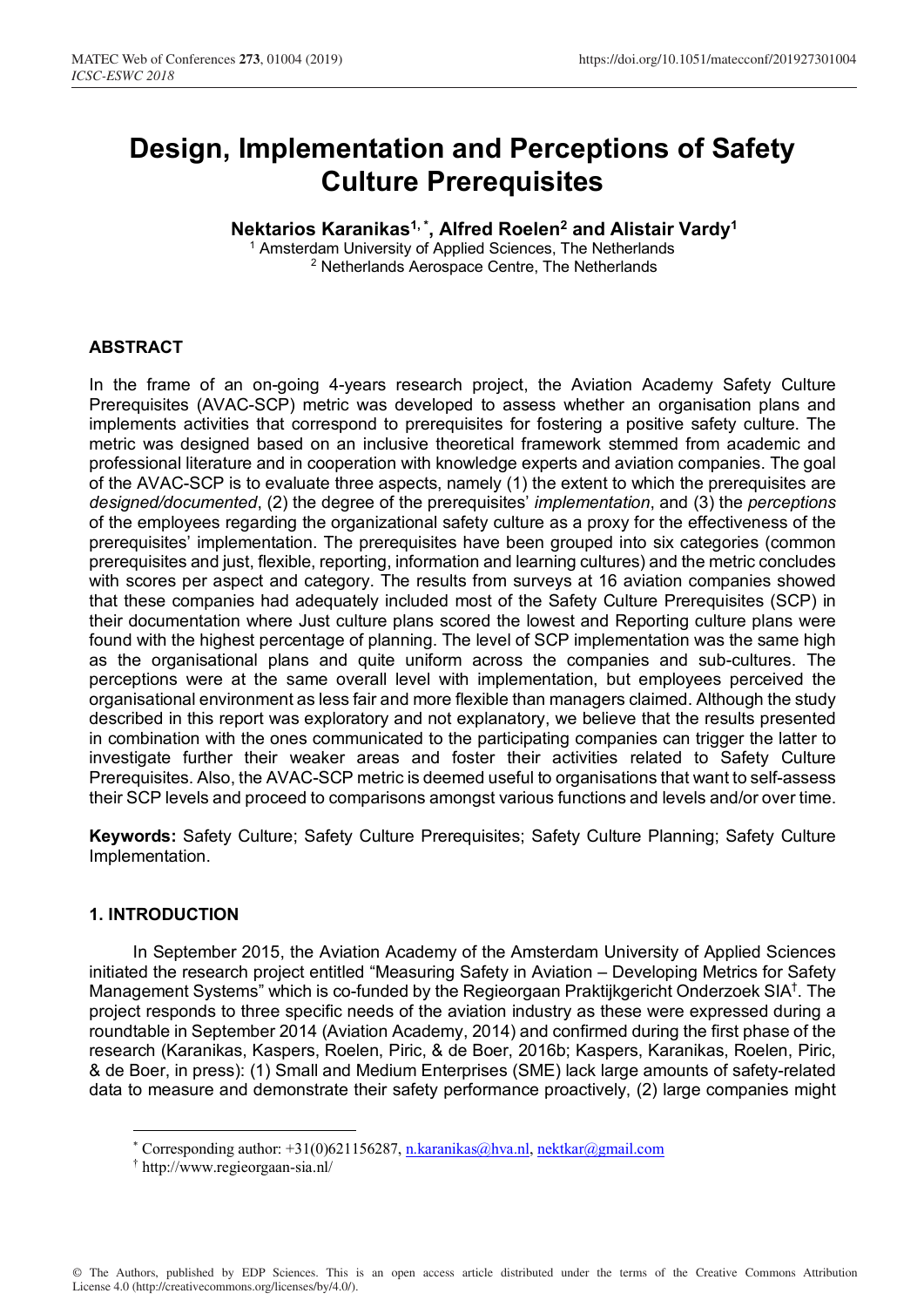obtain abundant data, but they need safety metrics which are more leading than the current ones and of better quality and (3) the transition from compliance-based to performance-based evaluations of safety is not yet backed with specific tools and techniques. Therefore, the research aimed to identify ways to measure safety proactively in scientifically rigorous, meaningful and practical ways without the benefit of large amounts of data and with an emphasis on performance rather than mere compliance (Aviation Academy, 2014). Following the mapping of the current situation through literature review (Karanikas, Kaspers, Roelen, Piric, & de Boer, 2016b; Kaspers, Karanikas, Roelen, Piric, & de Boer, in press), a survey regarding the currently used metrics (Karanikas, Kaspers, Roelen, Piric, van Aalst & de Boer, 2016a; Kaspers, Karanikas, Roelen, Piric, van Aalst & de Boer, 2016; Kaspers, et al., 2017) and the design of new safety metrics (Karanikas et al., 2017), the safety current paper focuses on the metric designed for the self-assessment of Safety Culture Prerequisites (SCP) (Piric, et al., 2018).

The Aviation Academy Safety Culture Prerequisites tool (named as AVAC-SCP) was based on a previously published framework (Karanikas et al., 2016c) and combined 37 prerequisites to foster a positive safety culture. The prerequisites are clustered in six categories following Reason's (1998) typology of safety culture (i.e. just, flexible, reporting, informative and learning sub-cultures) and one additional category named general organisational prerequisites. The original objective of the tool was to gain insights into what prerequisites an organisation has included in their safety plans and to what degree the organisation safety culture plans are operationalised. Each of the prerequisites was transformed into questions to be answered by (1) safety managers who must check the organisational documentation to detect whether each prerequisite is present, and (2) safety and line managers regarding the implementation of the corresponding prerequisite.

However, the added value of the perception of safety culture aspects by the workforce could not be neglected; regardless of the efforts of a company to foster a positive safety culture, the perception of the workforce might differ from the intended outcomes of implemented plans. Therefore, in its final version (Figure 1), the AVAC-SCP was complemented with ten questions used to capture the perception of the employees and based on a condensed version of an existing safety culture assessment tool (NLR, 2016). The selection of only ten perception questions followed the advice given during the peer-review of the specific metric to decrease the number of questions addressed to frontline staff as a means to minimise the time needed to fill in the questionnaire and avoid boredom, tiredness or socially desirable answers when responding. Each assessment area results to an overall score which is used to evaluate the gaps between planning, implementation and perception, which, in turn, reflect the gaps between Work-as-Done (WaD) and Work-as-Imagined (WaI) at two different levels (i.e. safety department – managers, and managers-employees).



Figure 1: The structure of the AVAC-SCP tool

### **2. METHODOLOGY**

Three questionnaires targeted to the following aspects of safety culture development: (a) *Organizational plans*: whether the company has designed/documented each of the prerequisites. (b) *Implementation*: the extent to which the prerequisites are realised by the managers/supervisors across various organisational levels and (c) *Perception*: the degree to which frontline employees perceive the effects of managers' actions related to safety culture.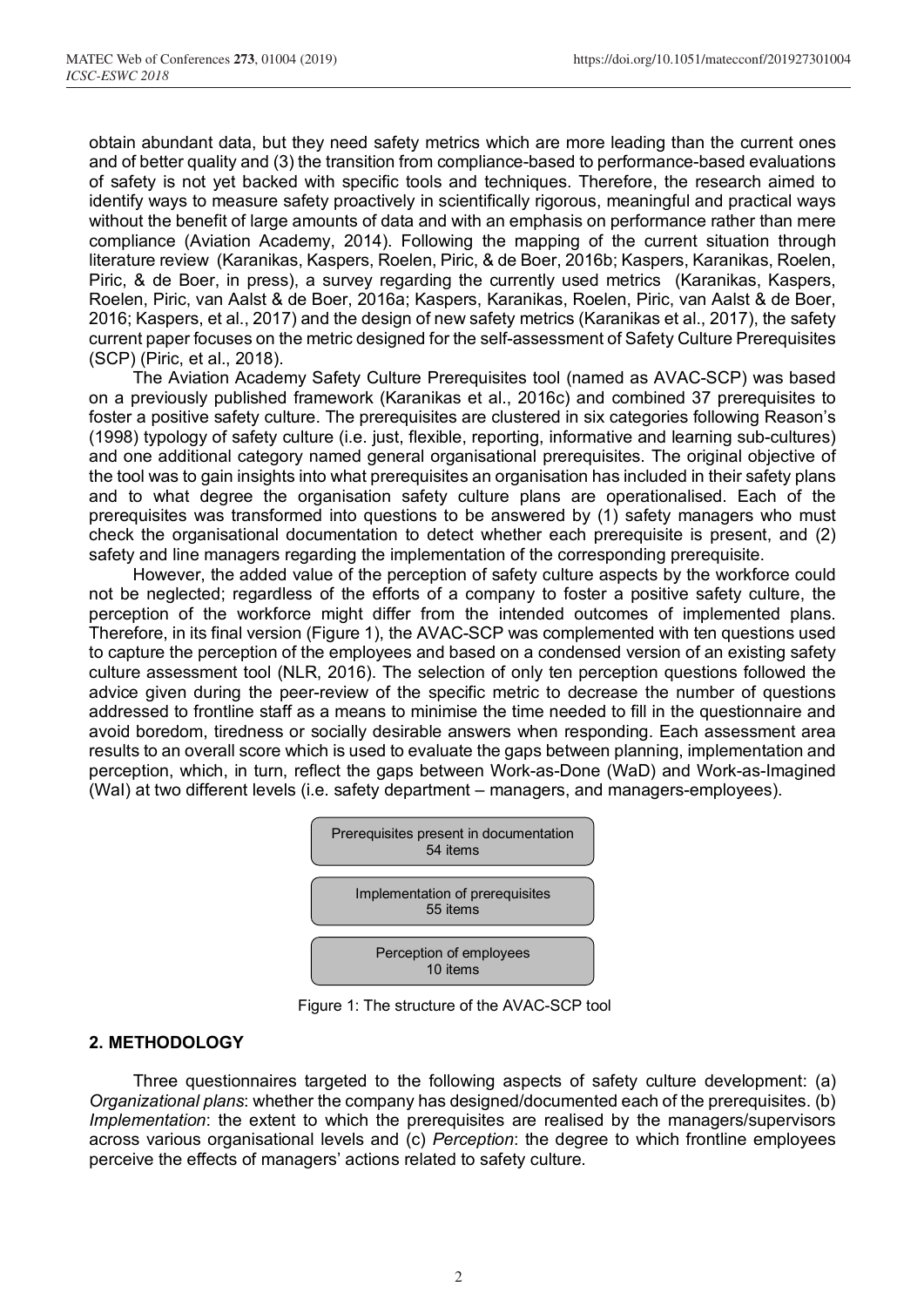The 16 companies which participated in the study were asked to fill out the questionnaires on a self-assessment basis and they were instructed to assess all three aspects; the estimated time investment was 4 hours for the Organizational plans (Safety Department), 0.3 hours for the Implementation (Managers) and 0.17 hours for the Perception questionnaires (Frontline Employees). The companies were prompted to consider the time investment to engage as many managers and employees as possible; the possibly different overall scores between management and frontline staff would indicate a respective vertical gap between what managers do to foster a positive safety culture and how workers perceive aspects of the latter. Table 1 shows the participation per company and questionnaire (denoted by "X") and reports in brackets the data points per case.

The Organisational plans excluded (i.e. the specific questionnaires were targeted only to the safety department, and a single data point was the minimum required), the participation of employees in the rest of the SCP areas was not representative of the population of most of the companies. Therefore, the results for the whole sample could be only indicative.

| Company<br>code | <b>Organisational plans</b><br>(sample size in<br>brackets) | Implementation<br>(sample size in brackets) | <b>Perception</b><br>(sample size in brackets) |
|-----------------|-------------------------------------------------------------|---------------------------------------------|------------------------------------------------|
| 10629           | X(2)                                                        | X(5)                                        | X(11)                                          |
| 10862           | X(1)                                                        | X(8)                                        | X(3)                                           |
| 12179           | X(4)                                                        | X(1)                                        | X(9)                                           |
| 12821           | X(3)                                                        | X(5)                                        | X(6)                                           |
| 12903           | X(2)                                                        | X(16)                                       | X(39)                                          |
| 15108           | X(5)                                                        | X(18)                                       | X (49)                                         |
| 15521           | X(1)                                                        | X(2)                                        | X(1)                                           |
| 15634           | X(3)                                                        | X(50)                                       | X (196)                                        |
| 16539           | X(1)                                                        | X(1)                                        | X(1)                                           |
| 16652           | X(1)                                                        |                                             |                                                |
| 17029           | X(2)                                                        | X(2)                                        |                                                |
| 17387           | X(1)                                                        | X(1)                                        | X(5)                                           |
| 20132           |                                                             | X(1)                                        |                                                |
| 24113           | X(1)                                                        | X(4)                                        | X(10)                                          |
| 24144           | X(1)                                                        |                                             | X (10)                                         |
| 25226           | X(2)                                                        | X(81)                                       |                                                |

Table 1 Participation in the three SCP questionnaires; numbers of employees per company

The possible responses for the Organizational plans' questionnaire were Yes/Partially/No. The questions for the Implementation and Perception questionnaires were on a 5-point Likert scale. Two variants were possible depending on the question; these variants were coded to allow calculations (Table 2). Responses coded with "0" were treated as missing values. The responses were coded identically so the two scales could be combined. Since companies were invited to ask multiple employees to participate in the same questionnaire, a single score for each question was obtained by taking the median response over employees.

Table 2 Likert scales for the Implementation and Perception questionnaires

| Variant | Strongly<br>aaree | Agree            | Undecided | <b>Disagree</b> | Strongly<br>disagree |                          |
|---------|-------------------|------------------|-----------|-----------------|----------------------|--------------------------|
| Variant | Always            | Almost<br>always | Sometimes | Almost<br>never | <b>Never</b>         | <b>Not</b><br>applicable |
| Code.   |                   |                  |           |                 |                      |                          |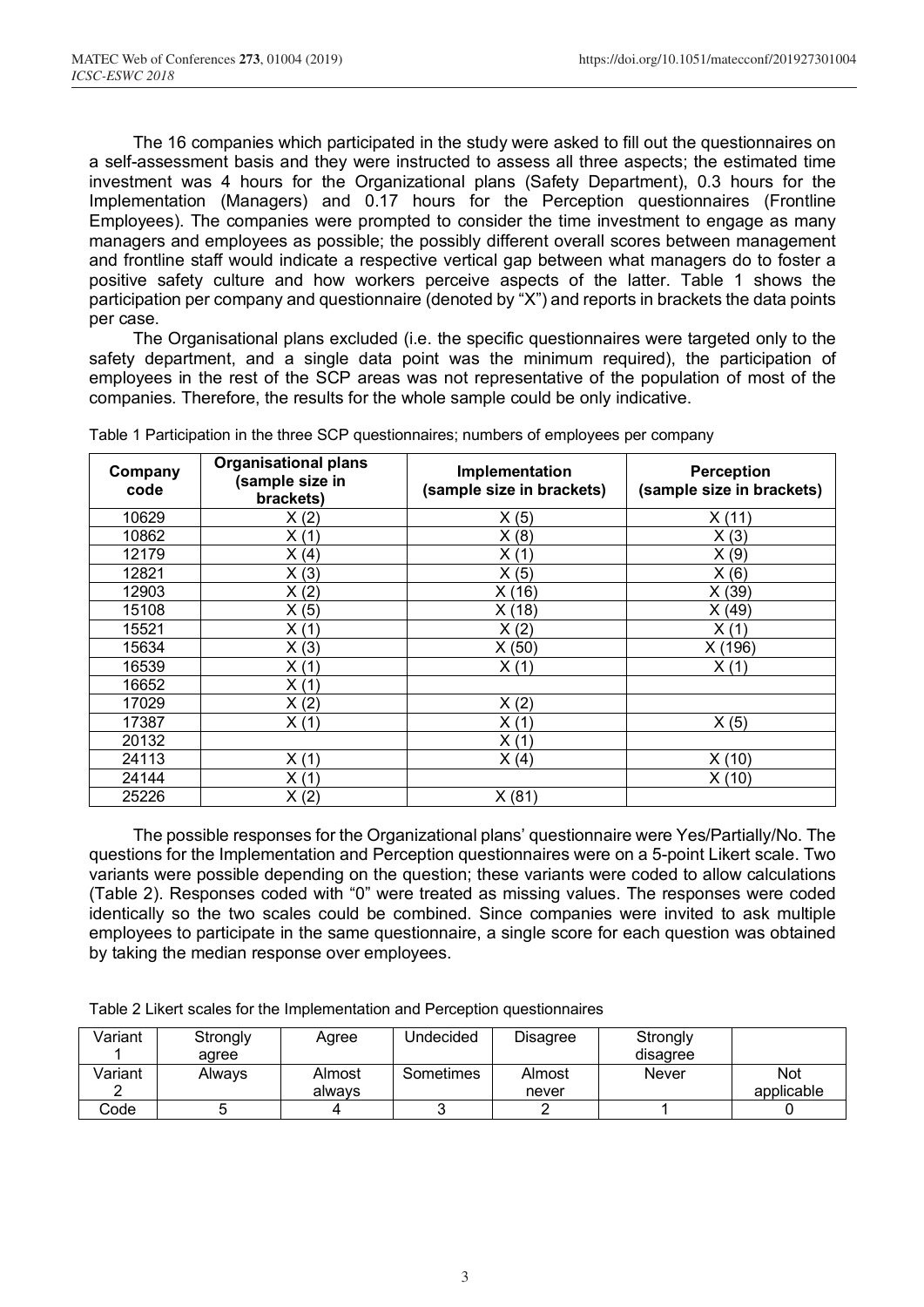The questions of the three questionnaires were grouped into so-called *Sub-cultures* (see section 1 above). Table 3 illustrates the number of questions per different subculture and questionnaire.

Table 3 Number of questions per sub-culture for the three AVAC-SCP questionnaires

| Sub-culture           | Organizational plans | Implementation | Perception     |
|-----------------------|----------------------|----------------|----------------|
|                       | (54 questions)       | (55 questions) | (10 questions) |
| General prerequisites |                      |                |                |
| Just culture          |                      |                |                |
| Flexible culture      |                      |                |                |
| Reporting culture     |                      |                |                |
| Informative culture   |                      |                |                |
| Learning culture      |                      |                |                |

The overall results were grouped by subculture and calculated as the medians of all responses to the respective questions per element. Associations between the Implementation and Perception scores as well amongst the sub-cultures per assessment aspect were assessed by using the Spearman's correlation coefficient; the statistical significance level was set to 0.05. As the two questionnaires do not have the same number of items, only the overall scores were correlated. These scores were determined by taking the median of the responses of all questions of the corresponding questionnaire.

#### **3. RESULTS**

The overall scores per company and assessment area are presented in Table 4, and the results per area and question are reported in Appendix A, where the top 25% fully or partially documented Organizational plans are coloured in green, and the lowest 25% in yellow (Table A.1); a similar colour coding is used for the scores of Implementation (Table A.2) and Perception (Table A.3) higher or lower than the median 4. It is noticed that the scores of negatively formulated questions have been inverted. The detailed findings per sub-culture and area assessed per company were communicated to the companies through individual reports.

| Company | Organizational plans (%) |         | Implementation | Perception |
|---------|--------------------------|---------|----------------|------------|
| Code    | Yes                      | Partial | (median)       | (median)   |
| 10629   | 87                       | 0       | 4              | 4          |
| 10862   | 64                       | 0       | 4              | 4          |
| 12179   | 85                       |         | 4              | 4          |
| 12821   | 91                       |         | 5              | 4          |
| 12903   | 53                       | 5       | 4              | 4          |
| 15108   | 71                       | 2       | 4              | 4          |
| 15521   | 68                       | 0       | 4              | 4,5        |
| 15634   | 100                      | 0       | 4              | 4          |
| 16539   | 88                       |         | 4              | 4          |
| 16652   | 98                       | 0       |                |            |
| 17029   | 79                       | 0       | 4              |            |
| 17387   | 96                       | 0       | 5              | 4          |
| 20132   |                          |         | 4              |            |
| 24113   | 77                       | 3       | 4              | 4          |
| 24144   | 75                       |         |                | 4          |
| 25226   | 93                       | 0       | 4              |            |

Table 4 SCP median scores per company and questionnaire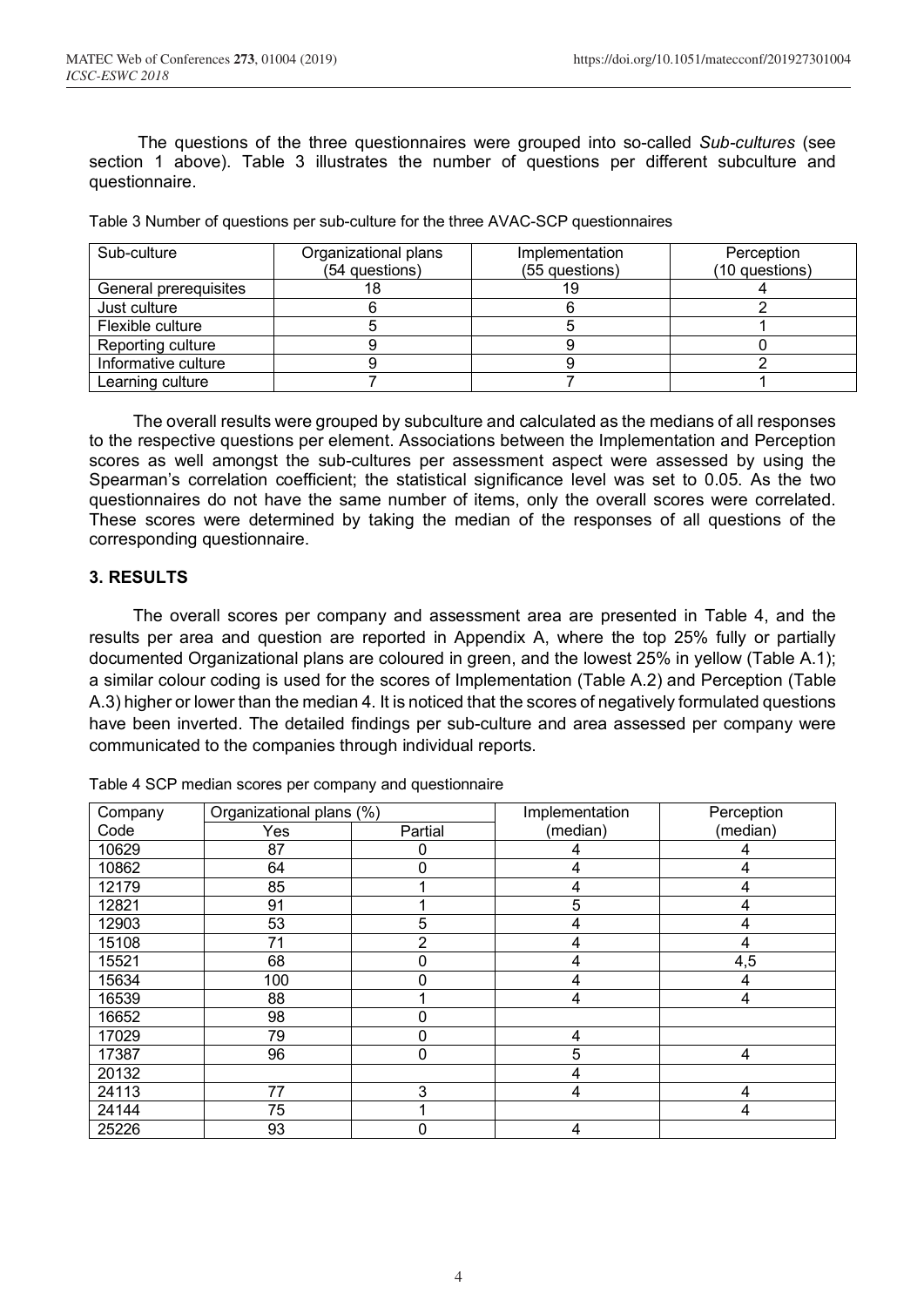Figures 2, 3 and 4 show the overall sample's picture regarding Organisational Plans, Implementation and Perception respectively. The results suggest that Organisational Plans were about 83% fully or partially present (N=15, M=82.6, SD=12.83); the scores ranged from 53% to 100%. Just Culture prerequisites were the least represented at the level of 67%, and Reporting Culture prerequisites were 94% fully or partially included in the organisational plans. The rest of the subcultures concerned, organisational plans were fully or partially existent in 85% for General prerequisites, 80% for Flexible culture, 86% for Informative culture and 78% for Learning culture.

The Implementation yielded a median of 4 out of 5 in overall and across all subcultures. Employees Perceptions were in overall at the median level similar to Implementation, but staff rated Just Culture elements with the lowest score of 3.5 and the Flexible Culture elements with the highest score of 4.5.

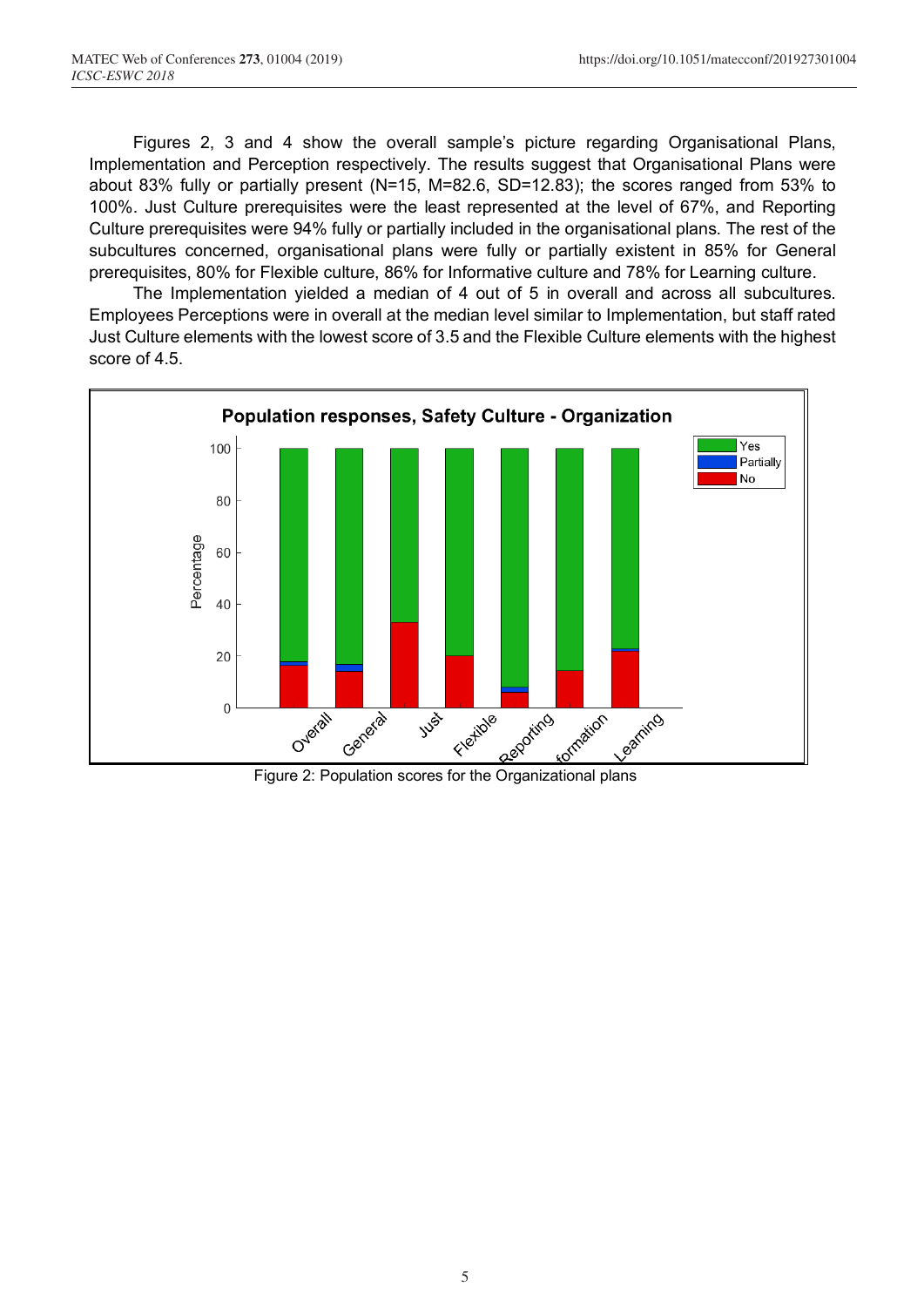

Figure 3: Population scores for the Implementation questionnaire



Figure 4: Population scores for the Perception questionnaire

The Spearman's correlation coefficients between the Implementation and Perception scores in overall and per subculture per company were not statistically significant. The correlations amongst subcultures within the Implementation and Perception aspects resulted in non-significant results for the latter, whereas regarding Implementation, the following significances were detected:

- General prerequisites were found associated with Just culture (N=14, r=0.634, *p*=0.015) and Informative culture (N=14, r=0.534, *p*=0.049).
- Just culture was additionally associated with Reporting culture (N=14, r=0.599, *p*=0.024), Informative culture (N=14, r=0.885, *p*=0.000) and Learning culture (N=14, r=0.703, *p*=0.005).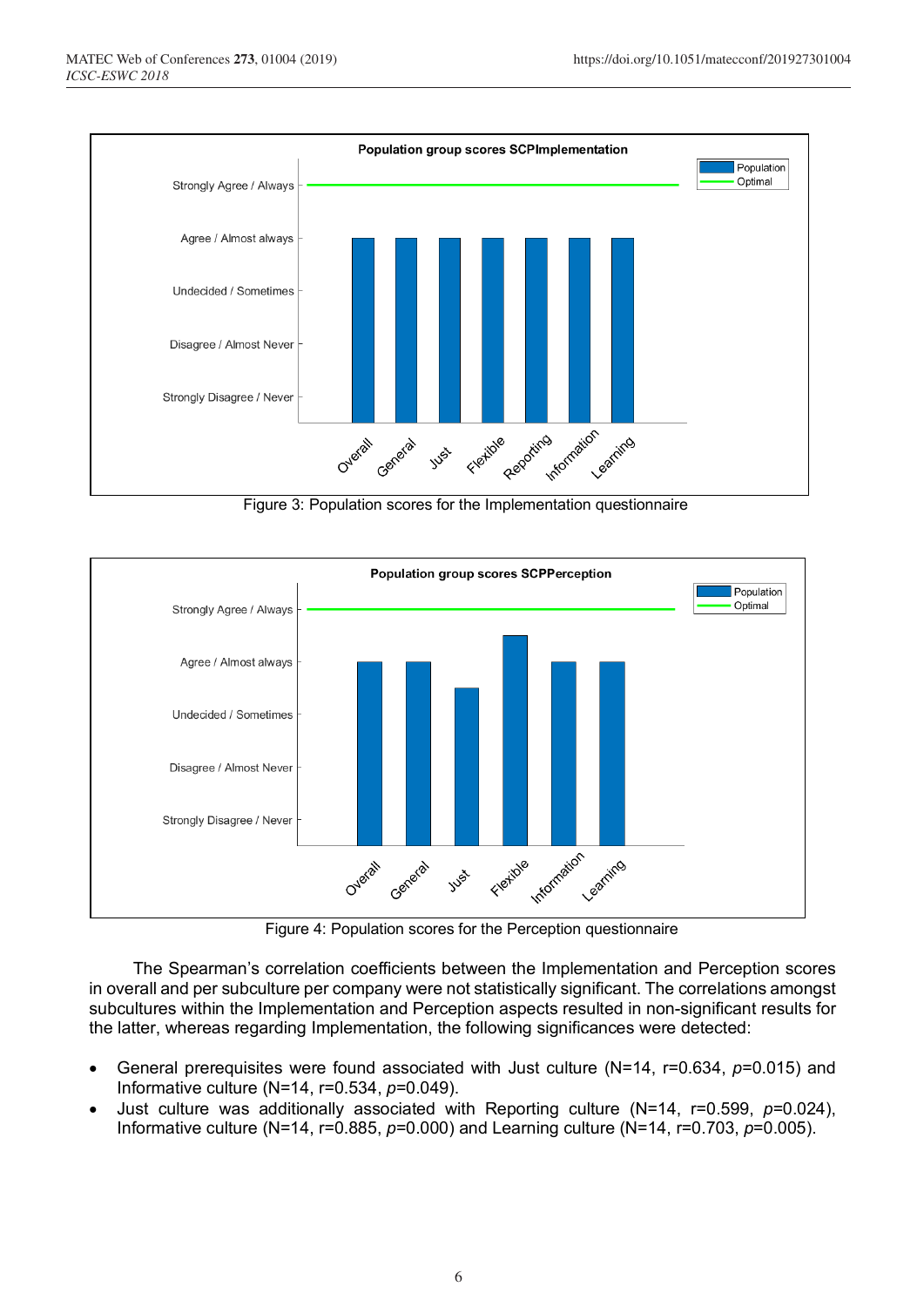• Learning culture was also found correlated with Reporting culture (N=14, r=0.637, *p*=0.014) and Informative culture (N=14, r=0.736, *p*=0.003).

#### **4. DISCUSSION**

The overall results regarding Organizational plans showed that companies had adequately included most of the Safety Culture Prerequisites (SCP) in their documentation. However, the fact that Just culture plans scored the lowest and Reporting culture plans were found with the highest percentage indicates that companies might have not completely recognised that an environment of fairness is a precondition for an effective reporting system. The SCP referring to the Reporting culture regard the characteristics of the reporting policy and system; however, these might not deliver the expected outcome if the Just culture prerequisites lag significantly behind. Also, the scores per company showed that there might be big differences between specific organisations; nonetheless, the effects of national and local cultures should not also be neglected.

The level of SCP implementation was the same high as the organisational plans and quite uniform across the companies and sub-cultures. Thus, the discrepancy between Just and Reporting cultures detected in SCP plans was not found in the implementation. Comparing the subculture differences detected in the SCP plans, it seems that managers, on the one hand, were implementing more just culture elements and fewer reporting culture elements than prescribed in the company documentation; the former can be seen as a positive gap, but the latter as a negative one.

Furthermore, although the perceptions were at the same overall level with implementation, it seems that employees perceived the organisational environment as less fair and more flexible than managers claimed. This finding indicates a gap that can have detrimental effects over time; managers who perceive themselves as advocates of just culture might not realise that workforce does not observe this in practice, and employees might believe that they have more room for flexibility than managers have offered.

As far as the statistical associations concerned, the fact that the implementation of Just culture prerequisites was found significantly associated with all subcultures except Flexible subculture suggests the strong relationships between the fair working environment and the rest of the cultural aspects. Although the correlations detected do not infer causality, the particular finding seems supportive of the efforts placed recently to foster a just culture within organisations. Regarding the rest of the significant associations, the main message is rather that, in general, the different aspects of safety culture cannot be seen as completely independent from each other; this means, that a company focusing vastly on one subculture and underestimating the importance of other subcultures might not yield the maximum benefits.

#### **5. CONCLUSION**

The application of the AVAC-SCP metrics showed that it has adequate sensitivity to capture any gaps between WaI and WaD across organisations. Also, the application of the metric revealed interesting differences amongst subcultures as well as the Safety Culture Prerequisites assessment areas. However, the relatively small sample of companies and restricted number of managers and employees participating per company render the findings only indicative and not conclusive. Also, this limitation did not allow to perform comparisons between large companies and SMEs as well as amongst companies with different operational activities (i.e. airlines, air navigation service providers, airports and ground services). Although the study described in this report was exploratory and not explanatory, we believe that the results presented above in combination with the ones communicated to the companies can trigger the latter to investigate further their weaker areas and foster their activities related to SCP. Therefore, the AVAC-SCP metric is deemed useful to organisations that want to self-assess their SCP levels and proceed to comparisons amongst various functions and levels and/or over time.

Finally, although the research team required from companies to share their figures of the activity and safety data (e.g., number of safety incidents, volume of flights) as a means to check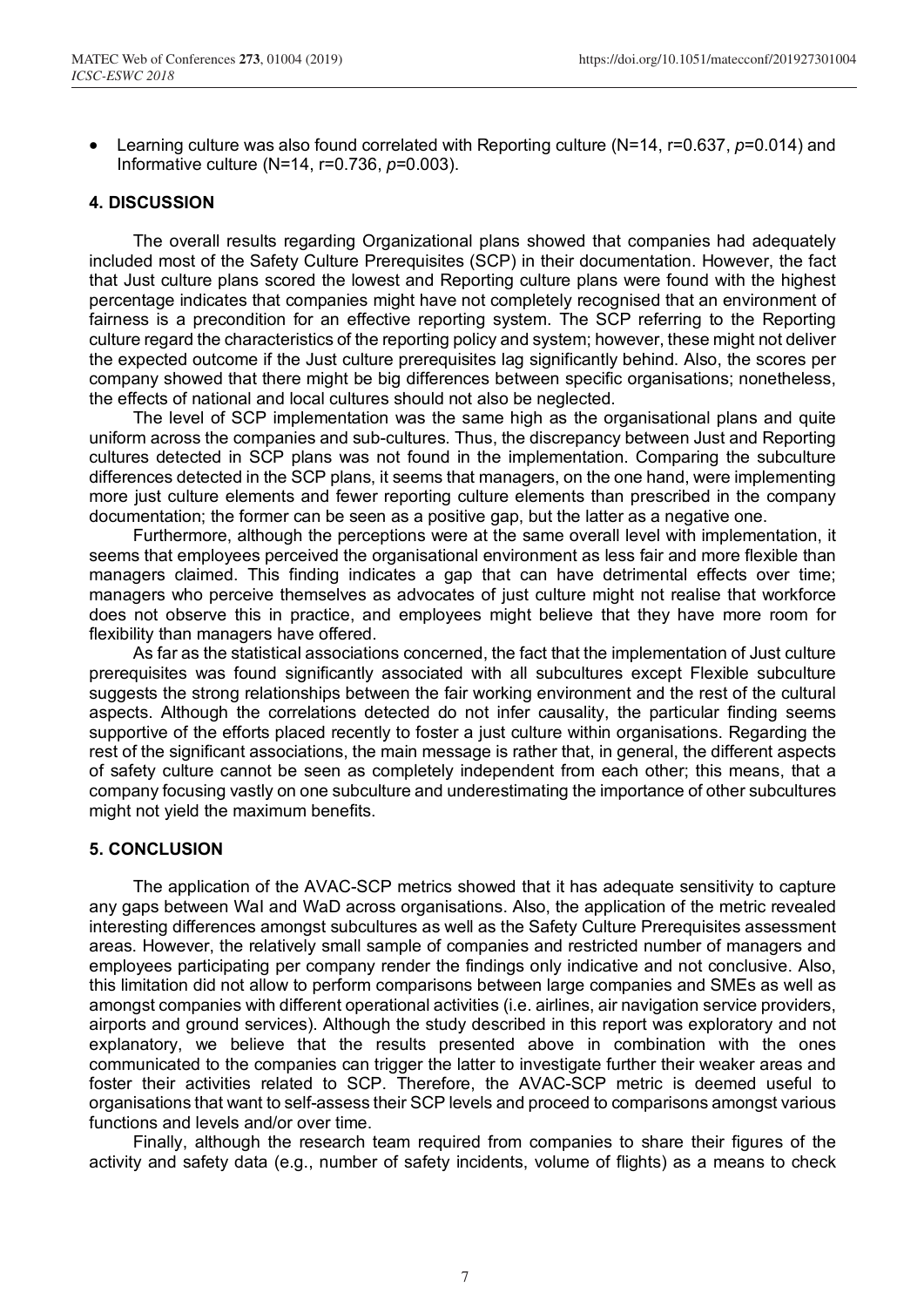associations of these with the scores of the metric, the data collected was insufficient to perform statistical calculations. Therefore, at this stage, we could not determine whether the AVAC-SCP has any predictive validity. The researchers plan to run a second round of surveys to apply the metric and collect safety/activity data from more organizations. Hence we anticipate that we will be able to test the metric against safety performance and activity figures. Nonetheless, irrespective of the possible associations of the AVAC-SCP metric with safety outcomes, its application and findings communicated in this report are supportive of its usefulness, practicality and potential value for the companies that are interested in assessing their SCP, reveal gaps amongst the specific assessment areas of the metric and get insights into their strong and weak points to improve further the way they manage safety.

#### **ACKNOWLEDGEMENTS**

The researchers would like to express their deep thanks to the following organisations for participating in the AVAC-SCP survey: Aer Lingus (IE), Aeroporti di Roma (IT), Air Dolomiti (IT), ATNS (ZA), Av8jet (UK), Goldair Handling (GR), Kroger Co (US), TAG Aviation (UK), Napoli airport-GESAC (IT), Oceania Aviation (NZ), Orio al Serio airport-SACBO (IT), Schiphol Airport (NL), Shell aircraft international (NL), Star Wings (DE), THAI Airlines (TA), and Volkswagen Airservice (DE).

#### **REFERENCES**

- Aviation Academy. (2014). *Project Plan RAAK PRO: Measuring safety in aviation developing metrics for Safety Management Systems.* The Netherlands: Amsterdam University of Applied Sciences, Aviation Academy.
- Karanikas, N., Kaspers, S., Roelen, A., Piric, S., & de Boer, R. (2016b). *Review of Existing Aviation Safety Metrics, RAAK PRO Project: Measuring Safety in Aviation, Project S10931.* The Netherlands: Amsterdam University of Applied Sciences, Aviation Academy. doi:10.13140/RG.2.2.35967.41128
- Karanikas, N., Kaspers, S., Roelen, A., Piric, S., van Aalst, R., & de Boer, R. (2016a). *Results from Surveys about Existing Aviation Safety Metrics, RAAk PRO Project: Measuring Safety in Aviation, Project S10931.* The Netherlands: Amsterdam University of Applied Sciences, Aviation Academy. doi:10.13140/RG.2.2.22545.63847
- Karanikas, N., Kaspers, S., Roelen, A., Piric, S., van Aalst, R., & de Boer, R. (2017). Five Novel Metrics to Support Safety Improvements in Current and Future Air Transport, 2. *AERO journal*, 21-27.
- Karanikas, N., Soltani, P., de Boer, R., & Roelen, A. (2016c). Safety Culture Development: the Gap Between Industry Guidelines and Literature, and the Differences Amongst Industry Sectors. In P. Arezes (Ed.), *AHFE 2016 International Conference on Safety Management and Human Factors, July 27-31, 2016* (pp. 53-63). Florida, USA, Springer: Walt Disney World®. doi:10.1007/978-3-319-41929-9\_7
- Kaspers, S., Karanikas, N., Roelen, A., Piric, S., & de Boer, R. (in press). How Does Aviation Industry Measure Safety Performance? Current Practice and Limitations. *International Journal of Aviation Management*.
- Kaspers, S., Karanikas, N., Roelen, A., Piric, S., van Aalst, R., & de Boer, R. (2016). Exploring the Diversity in Safety Measurement Practices: Empirical Results from Aviation. *Proceedings of the 1st International Cross-Industry Safety Conference, Journal of Safety Studies, 2(2)*, (pp. 18-29). Amsterdam, 3 - 4 November 2016. doi:10.5296/jss.v2i2.10437
- Kaspers, S., Karanikas, N., Roelen, A., Piric, S., van Aalst, R., & de Boer, R. (2017). Measuring Safety in Aviation: Empirical Results about the Relation between Safety Outcomes and Safety Management System Processes, Operational Activities and Demographic Data. *PESARO 2017: The Seventh International Conference on Performance, Safety and Robustness in Complex Systems and Applications, IARIA*, (pp. 9-16).
- NLR. (2016). *ASC-IT: Seven steps to improve your safety culture.* NLR-CR-2016-228.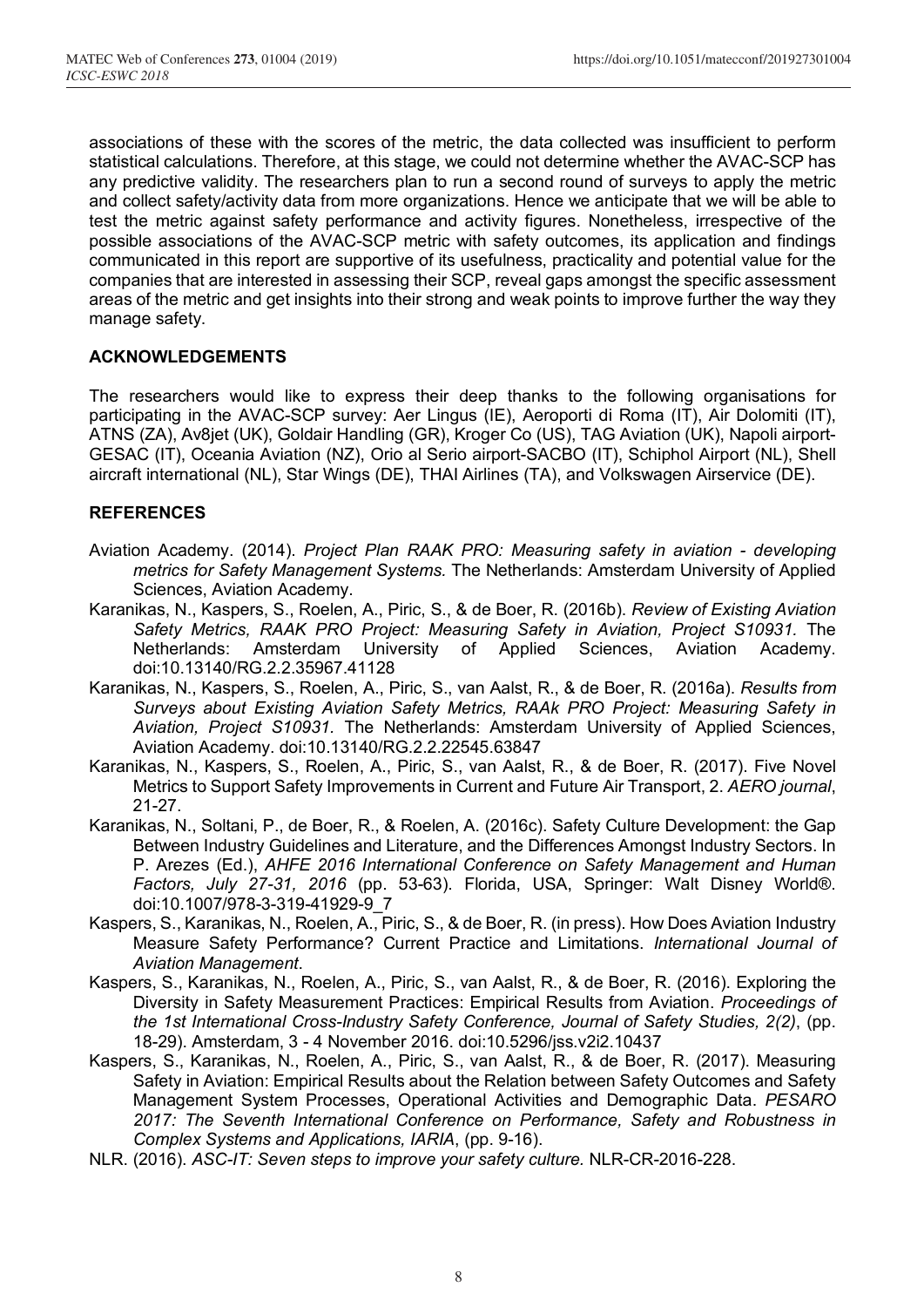- Piric, S., Karanikas, N., de Boer, R., Roelen, A., Kaspers, S., & van Aalst, R. (2018). How much do Organizations Plan for a Positive Safety Culture? Introducing the Aviation Academy Safety Culture Prerequisites (AVAC-SCP) Tool. *Proceedings of the International Cross-industry Safety Conference, 2-3 November 2017, 1(1),* (pp. 118-129). Amsterdam University of Applied Sciences, AUP Advances. doi:10.5117/ADV2018.1.008.PIRI
- Reason, J. (1998). Achieving a safe culture: theory and practice. *Work & Stress 12(3)*, 293-306.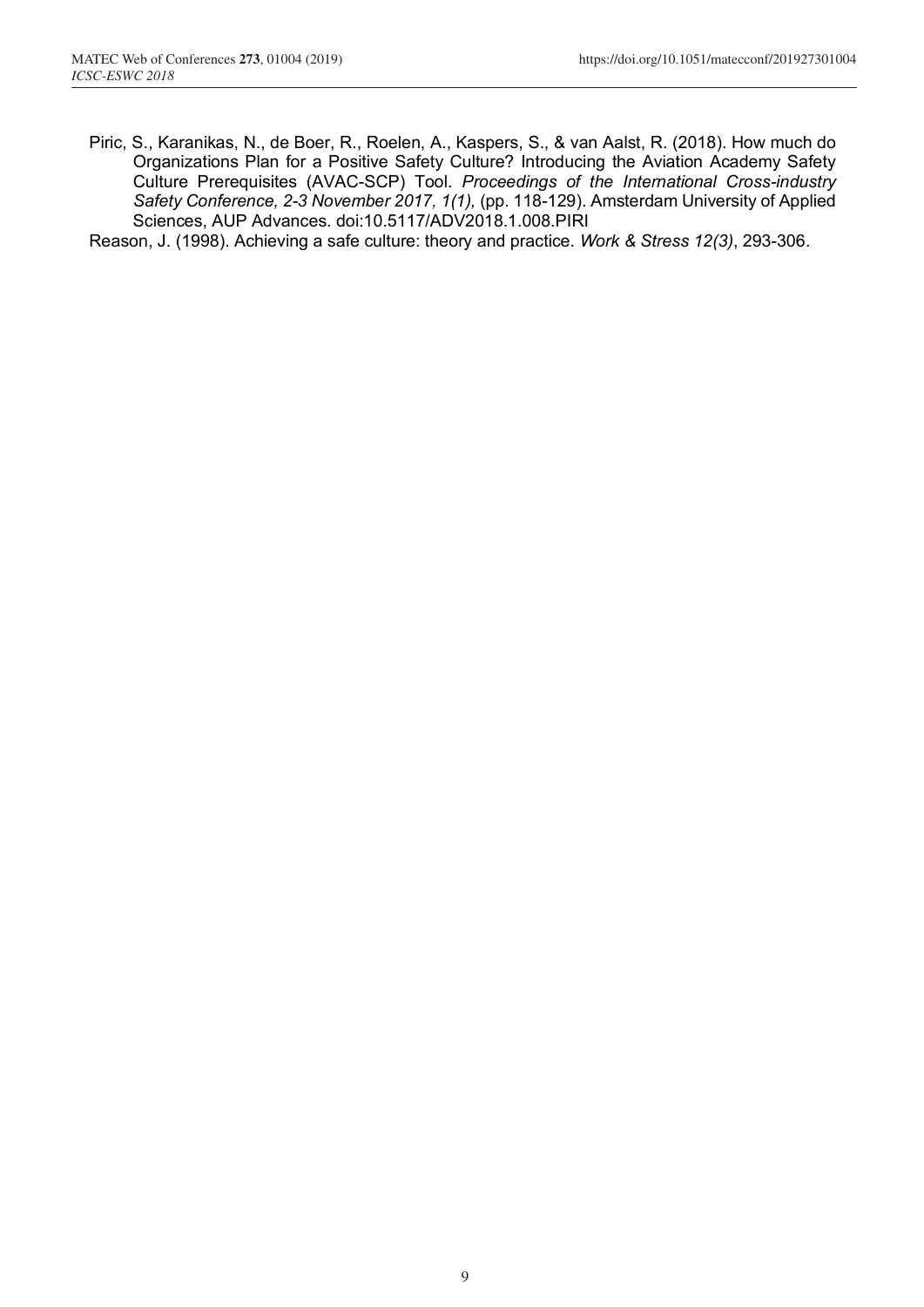## **APPENDIX A**

# **Table A.1: SCP Organizational Plans**

| Code       | <b>Organisational Plans</b>                             | Yes     | Partially | No     |
|------------|---------------------------------------------------------|---------|-----------|--------|
| $G.01-D$   | There is a written commitment of management             |         |           |        |
|            | towards safety.                                         | 100,00% | 0,00%     | 0,00%  |
| $G.02-D$   | Leadership is recognised as important for safety        |         |           |        |
|            | culture development.                                    | 96,67%  | 0,00%     | 3,33%  |
|            | Responsibilities & accountabilities for safety have     |         |           |        |
| $G.03-D$   | been defined across all management areas.               | 88,00%  | 12,00%    | 0,00%  |
|            | The safety department is responsible for safety         |         |           |        |
|            | planning ("A basic element of the safety management     |         |           |        |
|            | system (SMS) that enables the setting of                |         |           |        |
| $G.04-D$   | organisation's safety objective and targets, as well as |         |           |        |
|            | the identification of the necessary means and           |         |           |        |
|            | resources for their achievement").                      | 96,00%  | 0,00%     | 4,00%  |
|            | The organisation requires employees' engagement         |         |           |        |
| $G.05-D$   | into:                                                   |         |           |        |
| $G.05-D.1$ | Initial planning activities                             | 69,33%  | $0,00\%$  | 30,67% |
| $G.05-D.2$ | Monitoring activities                                   | 98,67%  | 0,00%     | 1,33%  |
| $G.05-D.3$ | Improvement activities                                  | 88,67%  | 0,00%     | 11,33% |
|            | The need for continuous improvement - regardless of     |         |           |        |
| $G.06-D$   | past successes - is acknowledged.                       | 100,00% | 0,00%     | 0,00%  |
|            | A risk management framework exists to be used in        |         |           |        |
| G.07-D     | decisions about changes and plans.                      | 90,00%  | 0,00%     | 10,00% |
|            | The risk management framework is tailored to each       |         |           |        |
| $G.08-D$   | organizational level, department or work instruction.   | 39,89%  | 37,44%    | 22,67% |
|            | The organization acknowledges that buffers are          |         |           |        |
| $G.09-D$   | needed to cope with unexpected operational events.      | 84,00%  | 0,00%     | 16,00% |
|            | There is a policy for rewarding exceptional             |         |           |        |
|            | contributions to safety (such as new ideas, voluntary   |         |           |        |
| $G.10-D$   | participation in safety plans etc., but not daily       |         |           |        |
|            | performance)                                            | 30,89%  | 0,00%     | 69,11% |
|            | The organization has a platform to facilitate internal  |         |           |        |
| $G.11-D$   | communication.                                          | 97,00%  | 0,00%     | 3,00%  |
|            | The organization facilitates a questioning attitude     |         |           |        |
| $G.12-D$   | (e.g. peer reviews, brainstorm sessions, formalised     |         |           |        |
|            | feedback)                                               | 82,67%  | 0,00%     | 17,33% |
|            | The organization provides guidance in effective         |         |           |        |
| $G.13-D$   | conflict management.                                    | 53,78%  | 0,00%     | 46,22% |
|            | The organization has communication channels with        |         |           |        |
| $G.14-D$   | society.                                                | 90,33%  | 0,00%     | 9,67%  |
|            | The organization has communication channels with        |         |           |        |
| $G.15-D$   | the authorities.                                        | 100,00% | 0,00%     | 0,00%  |
|            | The organization has communication channels with        |         |           |        |
| $G.16-D$   | other sectors.                                          | 90,00%  | 0,00%     | 10,00% |
|            | Documented definitions of "unacceptable" and/or         |         |           |        |
|            | "acceptable" behaviours are defined, accompanied        |         |           |        |
| $J.1-D$    | by examples, assumptions, indications, and required     |         |           |        |
|            | evidence etc.                                           | 67,33%  | 0,00%     | 32,67% |
|            |                                                         |         |           |        |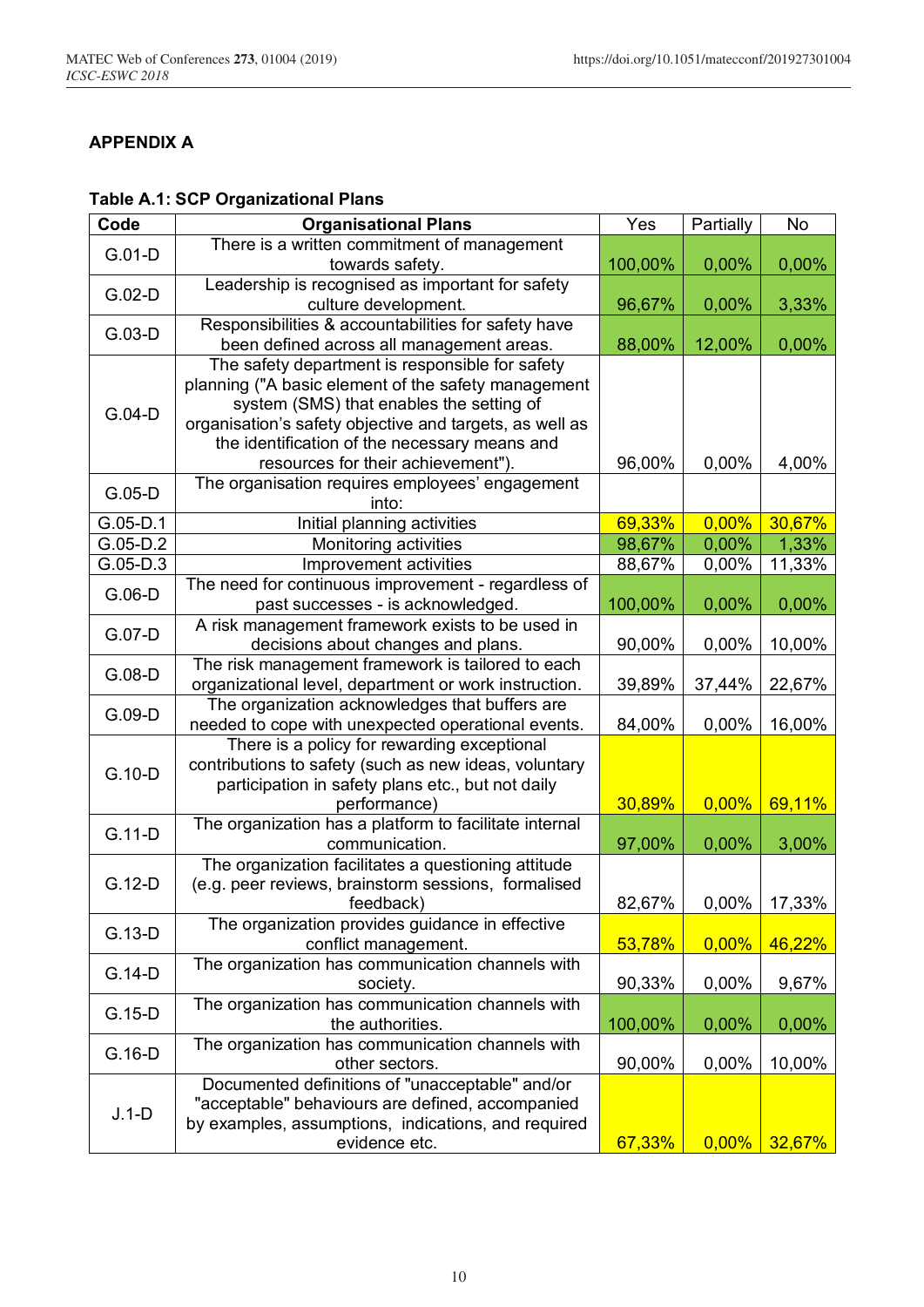| Code        | <b>Organisational Plans</b>                               | Yes    | Partially | No     |
|-------------|-----------------------------------------------------------|--------|-----------|--------|
|             | The decision for evaluating unacceptable behaviour        |        |           |        |
| $J.2-D$     | is required to be made and agreed by a team               |        |           |        |
|             | including peers.                                          | 54,67% | 0,00%     | 45,33% |
| $J.3-D$     | Rights and duties of employees regarding safety           |        |           |        |
|             | occurrences are described.                                | 93,33% | 0,00%     | 6,67%  |
| $J.4-D$     | The description includes a list of indicative measures    |        |           |        |
|             | and the cases that these might apply to.                  | 56,00% | 0,00%     | 44,00% |
| $J.5-D$     | Guidelines for prevention of stigmatization of            |        |           |        |
|             | practitioners after an adverse outcome are provided.      | 50,78% | $0,00\%$  | 49,22% |
| $J.6-D$     | In case of legal disputes the organization supports       |        |           |        |
|             | individuals legally, financially, and/or psychologically. | 80,56% | 0,00%     | 19,44% |
|             | The organization recognizes that there may be a           |        |           |        |
| $F.1-D$     | difference between rules and regulations and daily        |        |           |        |
|             | activities.                                               | 83,44% | 0,00%     | 16,56% |
| $F.2-D$     | Employees have the right to self-organize their tasks     |        |           |        |
|             | within specific limits.                                   | 60,67% | 0,00%     | 39,33% |
| $F.3-D$     | Emergency stop procedures are accessible to               |        |           |        |
|             | employees when safety is compromised.                     | 84,67% | 0,00%     | 15,33% |
| $F.4-D$     | Scheduled emergency response exercises are<br>required.   | 93,33% | 0,00%     | 6,67%  |
|             | Unscheduled emergency response exercises are              |        |           |        |
| $F.5-D$     | foreseen.                                                 | 77,00% | 0,00%     | 23,00% |
| $R.1-D$     | There is a policy for safety reporting.                   | 96,67% | 0,00%     | 3,33%  |
| $R.2-D$     | The implications of safety reporting are described.       | 96,67% | 0,00%     | 3,33%  |
|             | When it comes to reporting, definitions of who, what,     |        |           |        |
| $R.3-D$     | when, where, how/why are provided.                        | 79,33% | 19,33%    | 1,33%  |
| $R.4-D$     | Reporting is voluntary                                    | 93,33% | 0,00%     | 6,67%  |
| $R.5-D$     | Reporting is non-punitive                                 | 98,67% | 0,00%     | 1,33%  |
| $R.6-D$     | Reporting is confidential                                 | 92,86% | 0,00%     | 7,14%  |
| $R.7-D$     | Reporting is user-friendly                                | 96,67% | 0,00%     | 3,33%  |
| $R.8-D$     | Reporting is easily accessible for the reporter           | 90,00% | $0,00\%$  | 10,00% |
| $R.9-D$     | Reporter is provided with timely feedback                 | 82,67% | 0,00%     | 17,33% |
| $1.1-D$     | A safety information system is in place.                  | 93,33% | 0,00%     | 6,67%  |
|             | The safety information system is required to be user-     |        |           |        |
| $1.2-D$     | friendly.                                                 | 92,00% | 0,00%     | 8,00%  |
|             | The safety information system is required to be freely    |        |           |        |
| $1.3-D$     | accessible to all employees.                              | 85,33% | 0,00%     | 14,67% |
| $I.4-D$     | The safety information system is required to include:     |        |           |        |
| $1.4 - D.1$ | reactive safety information (e.g., accident               |        |           |        |
|             | investigation reports)                                    | 93,33% | 0,00%     | 6,67%  |
| $I.4-D.2$   | proactive safety information (e.g., trends derived from   |        |           |        |
|             | voluntary reports, safety inspection/audits)              | 83,33% | 0,00%     | 16,67% |
|             | internal safety topics (e.g., improvement plans, newly    |        |           |        |
| $I.4-D.3$   | introduced risk controls, safety management               |        |           |        |
|             | documentation and changes)                                | 92,00% | 0,00%     | 8,00%  |
|             | external safety topics (e.g., safety performance of the   |        |           |        |
| $I.4-D.4$   | sector/other organisations, safety initiatives from       |        |           |        |
|             | authorities)                                              | 80,67% | 0,00%     | 19,33% |
| $1.5-D$     | Time is allocated to employees' working schedules         |        |           |        |
|             | for accessing safety information.                         | 46,89% | $0,00\%$  | 53,11% |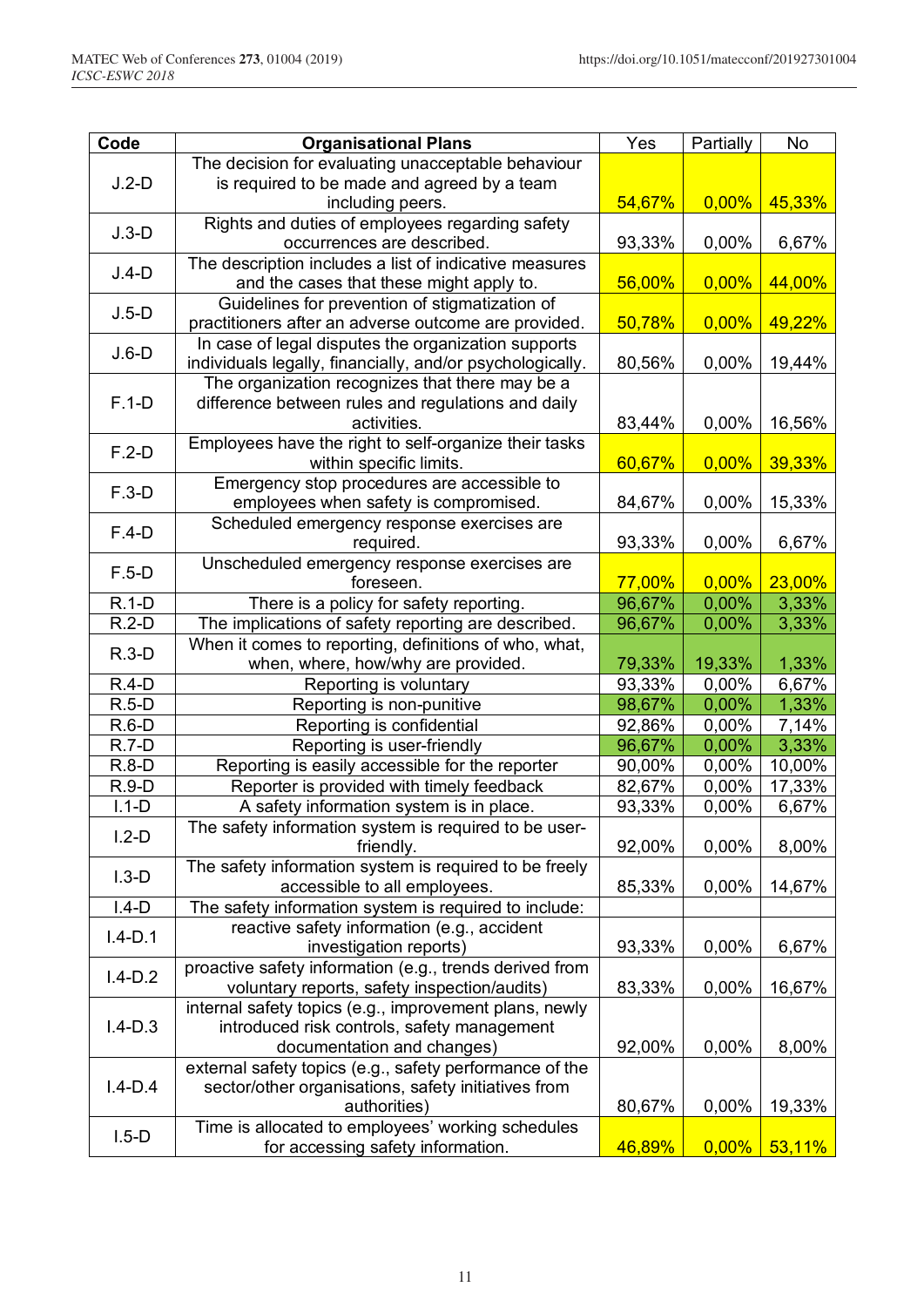| Code    | <b>Organisational Plans</b>                           | Yes       | Partially | No     |
|---------|-------------------------------------------------------|-----------|-----------|--------|
|         | Sharing of safety information across the organization |           |           |        |
| $1.6-D$ | through safety activities (safety meetings, workshops |           |           |        |
|         | etc.) is required.                                    | 100,00%   | 0.00%     | 0,00%  |
|         | The need to learn from safety failures (e.g. Safety   |           |           |        |
| $L.1-D$ | investigation reports, voluntary reports, audits) is  |           |           |        |
|         | recognised.                                           | 100,00%   | 0,00%     | 0,00%  |
|         | During safety investigations, company policy urges    |           |           |        |
| $L.2-D$ | the organization to also examine successes relative   |           |           |        |
|         | to the incident.                                      | 47,67%    | 0,00%     | 52,33% |
| $L.3-D$ | Documentation urges management and leaders to         |           |           |        |
|         | promote safety successes across the organisation.     | 77,67%    | 0,00%     | 22,33% |
| $L.4-D$ | General training of all employees about safety        |           |           |        |
|         | management is required.                               | 95,33%    | 4,67%     | 0,00%  |
| $L.5-D$ | Internal comparisons (e.g. across departments, units  |           |           |        |
|         | or individual employees) are required.                | 56,78%    | $0.00\%$  | 43,22% |
| $L.6-D$ | External comparisons (e.g. with similar companies     |           |           |        |
|         | and other sectors) are required.                      | $71,44\%$ | 0,00%     | 28,56% |
| $L.7-D$ | Safety information is used to initiate policy and     |           |           |        |
|         | attitude changes.                                     | 95,71%    | $0,00\%$  | 4,29%  |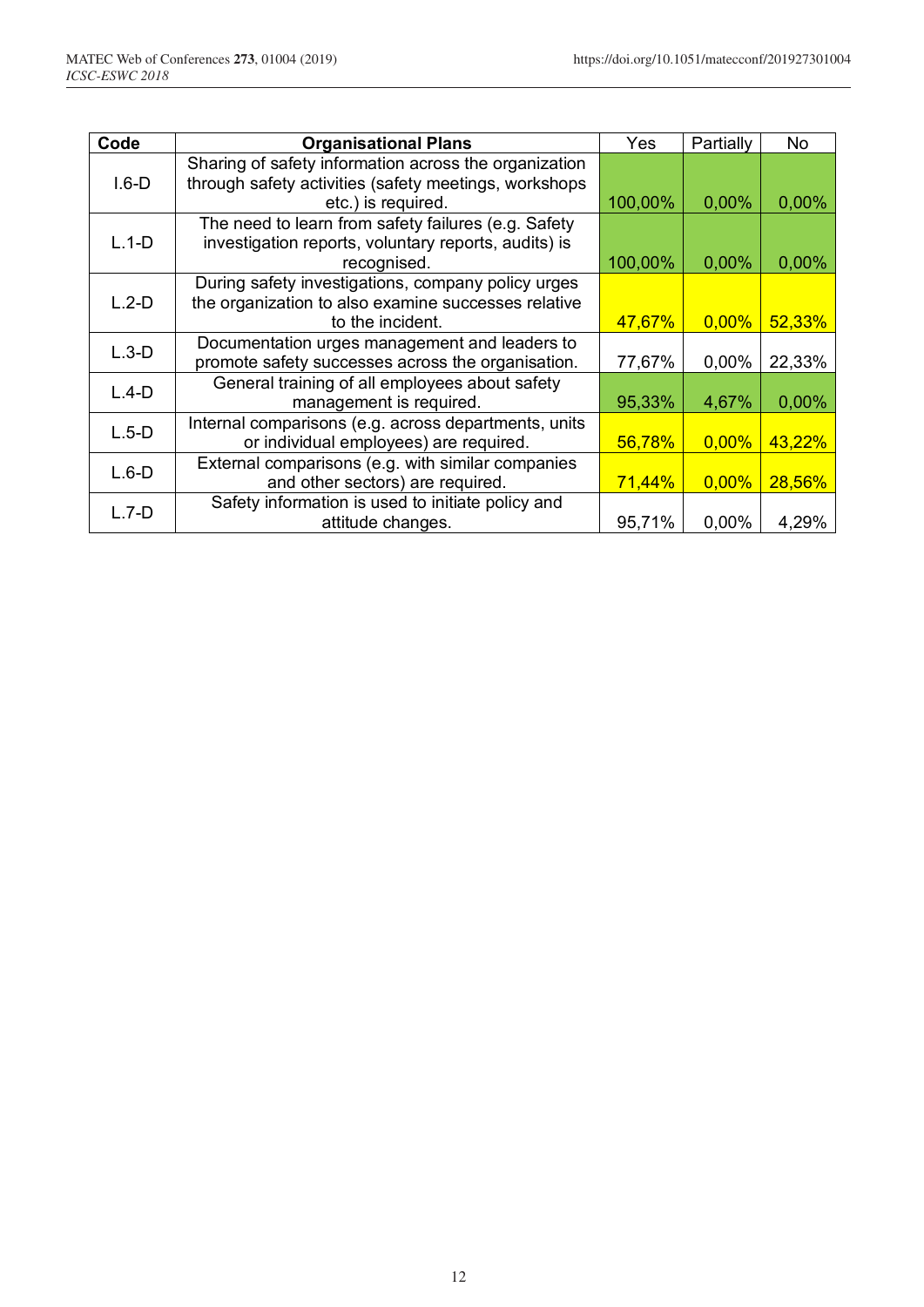## **Table A.2: SCP Implementation**

|              | Implementation                                                                 | Median                  |
|--------------|--------------------------------------------------------------------------------|-------------------------|
| $G.01-I$     | My commitment towards safety is clearly visible.                               | 4,75                    |
| $G.02-I$     | I take the lead in developing a positive safety culture.                       | 4,5                     |
|              | Shifting between target-oriented (setting and achieving goals) and             |                         |
| $G.03-I$     | transformational leadership styles (inspiring employees) is important for a    |                         |
|              | good safety culture.                                                           | 4,75                    |
| $G.04-I$     | I am able to carry out my safety responsibilities.                             | 4                       |
| $G.05-I$     | The safety department undertakes its responsibility for safety planning.       | 4,25                    |
| $G.06-I$     | I involve employees into:                                                      |                         |
| $G.06 - I.1$ | Initial planning activities?                                                   | 4                       |
| $G.06 - 1.2$ | Monitoring activities?                                                         | 4                       |
| $G.06 - 1.3$ | Improvement activities?                                                        | 4                       |
| $G.07-I$     | I continuously aim to improve safety, regardless of past successes.            | $\overline{5}$          |
|              | How often do you base decisions, changes and plans on a risk management        |                         |
| $G.08-I$     | framework?                                                                     | 4                       |
|              | Is the risk management framework applicable to the needs of your               |                         |
| $G.09-I$     | department?                                                                    | 4                       |
| $G.10-I$     | I include operational buffers to cope with the unexpected.                     | 4                       |
|              | I reward exceptional contributions to safety (such as new ideas, voluntary     |                         |
| $G.11-I$     | participation in safety plans etc., but not daily performance)?                | 4                       |
| $G.12-I$     | I use available platforms to communicate about safety internally.              | 4                       |
|              | I facilitate a questioning attitude (e.g. peer reviews, brainstorm sessions,   |                         |
| $G.13-I$     | formalised feedback).                                                          | 4                       |
| $G.14-I$     | I am equipped to provide effective conflict management.                        | 4                       |
| $G.15-I$     | I use available channels to communicate about safety externally.               | $\overline{4}$          |
| $G.16-I$     | use available channels to communicate with the authorities.                    | 4                       |
| $G.17-I$     | I use available channels to communicate with other sectors.                    | 4                       |
|              | I use documented definitions of "unacceptable" and/or "acceptable"             |                         |
| $J.1-I$      | behaviours to evaluate someone's behaviour.                                    | 4                       |
| $J.2-I$      | Unacceptable behaviour is evaluated by a team including peers.                 | $\overline{\mathbf{4}}$ |
| $J.3-I$      | Rights and duties of employees regarding safety occurrences are known.         | $\overline{\mathbf{4}}$ |
| $J.4-I$      | I use this list of indicative measures and the cases when appropriate.         | 4                       |
|              | In cases of mistakes/errors (within the area of acceptable behaviour) that led |                         |
| $J.5-I$      | to adverse outcomes, support to employees to enable proper functioning in      |                         |
|              | their job is provided.                                                         | 4                       |
|              | In cases of mistakes/errors (within the area of acceptable behaviour) that led |                         |
| $J.6-I$      | to adverse outcomes, legal/financial/psychological support to employees is     |                         |
|              | provided.                                                                      | 4                       |
| $F.1-I$      | I recognize that there may be a difference between rules and regulations       |                         |
|              | and daily activities.                                                          | 3,25                    |
| $F.2-I$      | To what extent employees have the right to self-organize their tasks?          | 4                       |
| $F.3-I$      | Emergency stop procedures are used by employees when safety is                 |                         |
|              | compromised.                                                                   | 4                       |
| $F.4-I$      | Scheduled emergency response exercises are executed.                           | 4                       |
| $F.5-I$      | Unscheduled emergency response exercises are executed.                         | $\overline{3}$          |
| $R.1-I$      | Safety occurrences, regardless of their severity, are reported by your         |                         |
|              | employees.                                                                     | 4                       |
| $R.2-I$      | The implications of reporting are known to the employees.                      | 4,25                    |
| $R.3-I$      | All contextual information is provided in the report.                          | 4                       |
| $R.4-I$      | Issues are reported voluntarily.                                               | $\overline{4}$          |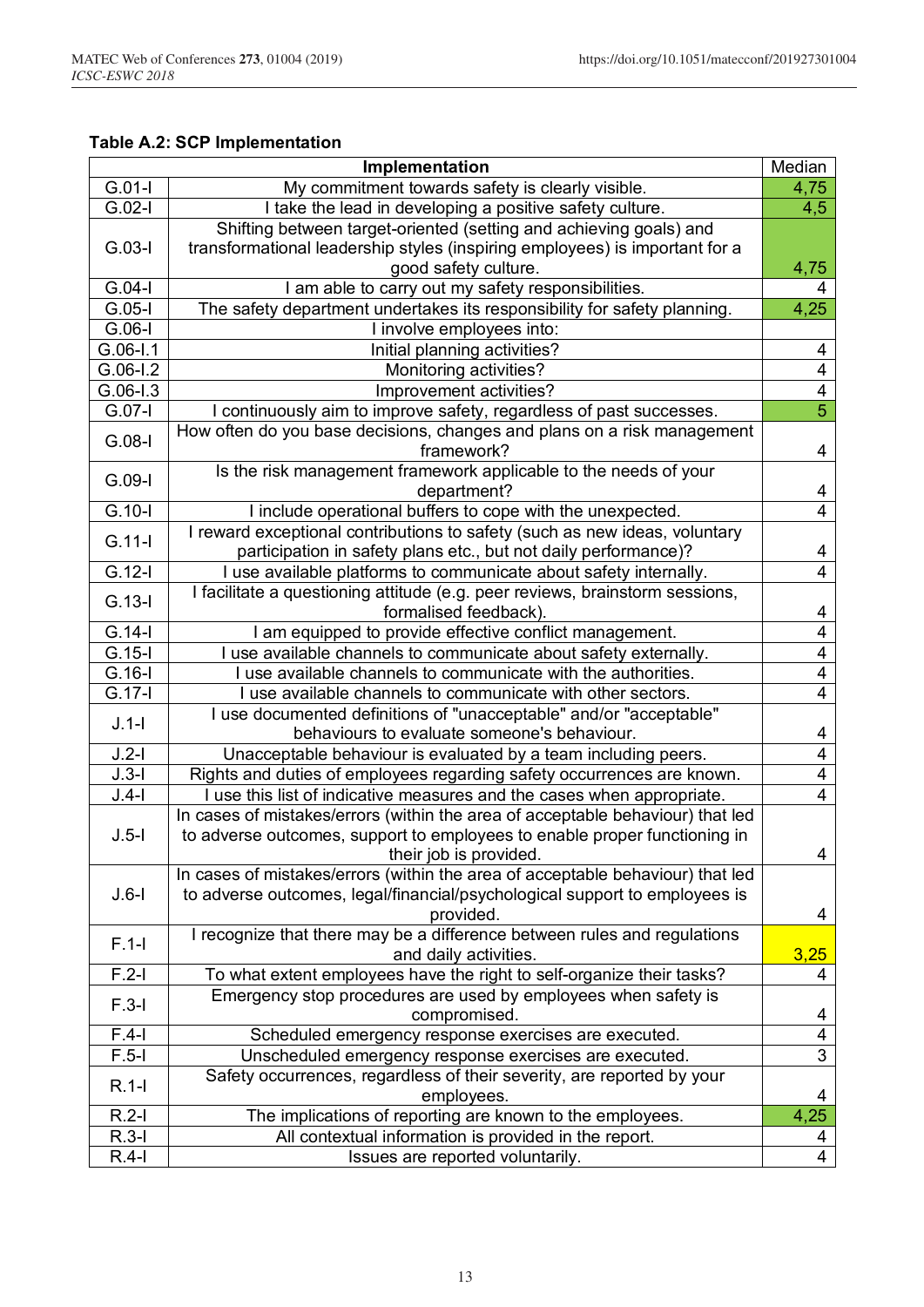|                    | Implementation                                                              | Median         |
|--------------------|-----------------------------------------------------------------------------|----------------|
| $R.5-I$            | Reporting is not punished.                                                  | 5              |
| $R.6-I$            | Contents of the reports remain confidential.                                | $\overline{4}$ |
| $R.7-I$            | Reporting is user-friendly in operation.                                    | $\overline{4}$ |
| $R.8-I$            | Reporting is easily accessible in operation.                                | $\overline{4}$ |
| $R.9-I$            | Reporter is provided with timely feedback.                                  | $\overline{4}$ |
| $1.1 -$            | How frequently do you and your employees use the safety information         |                |
|                    | system?                                                                     | 4              |
| $\overline{1.2-1}$ | The safety information system is user-friendly.                             | $\overline{4}$ |
| $1.3 - 1$          | The safety information system is freely accessible to all employees.        | $\overline{4}$ |
| $ .4-$             | How frequently do you use the following types of safety information:        |                |
| $1.4 - 1.1$        | reactive safety information (e.g., accident investigation reports)          | 4              |
| $1.4 - 1.2$        | proactive safety information (e.g., trends derived from voluntary reports,  |                |
|                    | safety inspection/audits)                                                   | 4              |
| $1.4 - 1.3$        | internal safety topics (e.g., improvement plans, newly introduced risk      |                |
|                    | controls, safety management documentation and changes)                      | 4              |
| $1.4 - 1.4$        | external safety topics (e.g., safety performance of the sector/other        |                |
|                    | organisations, safety initiatives from authorities)                         | 4              |
| $1.5 - 1$          | Time is allocated to employees' working schedules for accessing safety      |                |
|                    | information.                                                                | 4              |
| $1.6 -$            | Safety information is shared across your employees through dedicated        |                |
|                    | safety activities (safety meetings, workshops, etc.)                        | 4              |
| $L.1-I$            | Information from safety failures (e.g. safety investigation reports, safety |                |
|                    | audits, voluntary reports) is used to improve learning.                     | 4              |
| $L.2-I$            | During safety investigations, the organization also examines successes      |                |
|                    | relative to the incident.                                                   | 4              |
| $L.3-I$            | Safety successes are shared with the employees.                             | $\overline{4}$ |
| $L.4-I$            | General training of all employees about safety management is provided.      | 4,25           |
| $L.5-I$            | Lessons are learned from internal comparisons (e.g. across departments,     |                |
|                    | units or individual employees).                                             | 4              |
| $L.6-I$            | Lessons are learned from external comparisons (e.g. with similar companies  |                |
|                    | and other sectors).                                                         | 4              |
| $L.7-I$            | Safety information has been used to initiate policy and attitude changes.   | $\overline{4}$ |